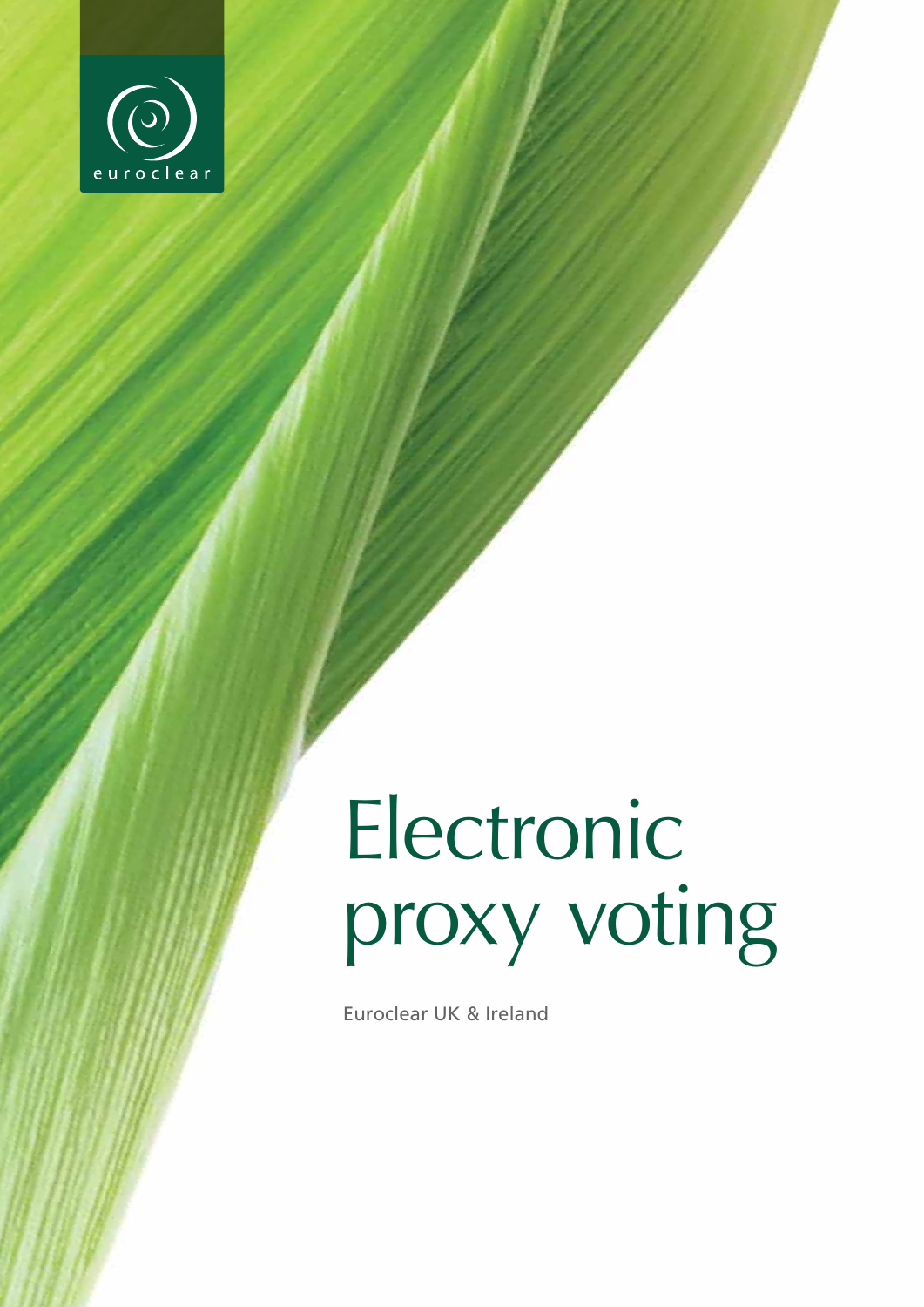# Proxy voting made

Euroclear UK & Ireland's electronic proxy voting service provides a highly efficient means for holders of dematerialised shares to vote on their shares using straight-through processing.

Issuers and investors can use electronic formatted messages for:

- company meeting announcements;
- the appointment of a proxy;
- • giving instructions to a proxy; and
- the results of company meetings.

A clear audit trail from the registered holder to the issuer's agent allows issuers and their agents to verify if the instruction was received before the relevant cut-off time. The messages include time stamps and all relevant details such as the appointed proxy and instructions to that proxy.

The service we provide runs alongside other existing systems and voting service providers. It has formed the basis for a UK standard, and aims to reduce cost and risk as well as increase efficiency and voting levels.

### **Key benefits**

• A streamlined process for issuers to inform investors of and collect proxy appointments and voting instructions for their company meetings, through the use of standardised procedures.

Moreover, issuers can ascertain the status of the voting process in real time, from release of the meeting announcement right up to the final deadline.

- • Formatted meeting information in real time for investors, allowing them to pass on the information quickly to underlying clients. This gives the underlying clients more time to make informed decisions to appoint and instruct a proxy electronically.
- • Access for third-party proxy voting providers to receive company meeting announcements and send proxy appointments and voting instructions back to the issuer on behalf of their registered holders.

# Our proxy voting service is based around three key functions

- announcement of company meetings;
- appointment of, and giving of instructions to, a proxy; and
- announcement of voting results.

## Meeting announcement

Our system allows an announcement agent (normally the registrar) to input a meeting announcement directly. This significantly improves the speed at which information can be passed down the beneficial ownership chain, ultimately giving more time for the information to be analysed before a vote is cast.

The meeting announcement is compliant with ISO 15022 standards and data flows. It is available to all our clients, regardless of whether they have a holding in the security or not. It provides the core details required by market participants to process the corporate action.

These core details include:

- ISIN·
- meeting type;
- dates and times;
- proxy appointment;
- resolution details; and
- options available.

The template provides a standard for use by all systems, ultimately improving straight-through processing. Meeting announcements are given appropriate status changes, which allows for a full audit trail.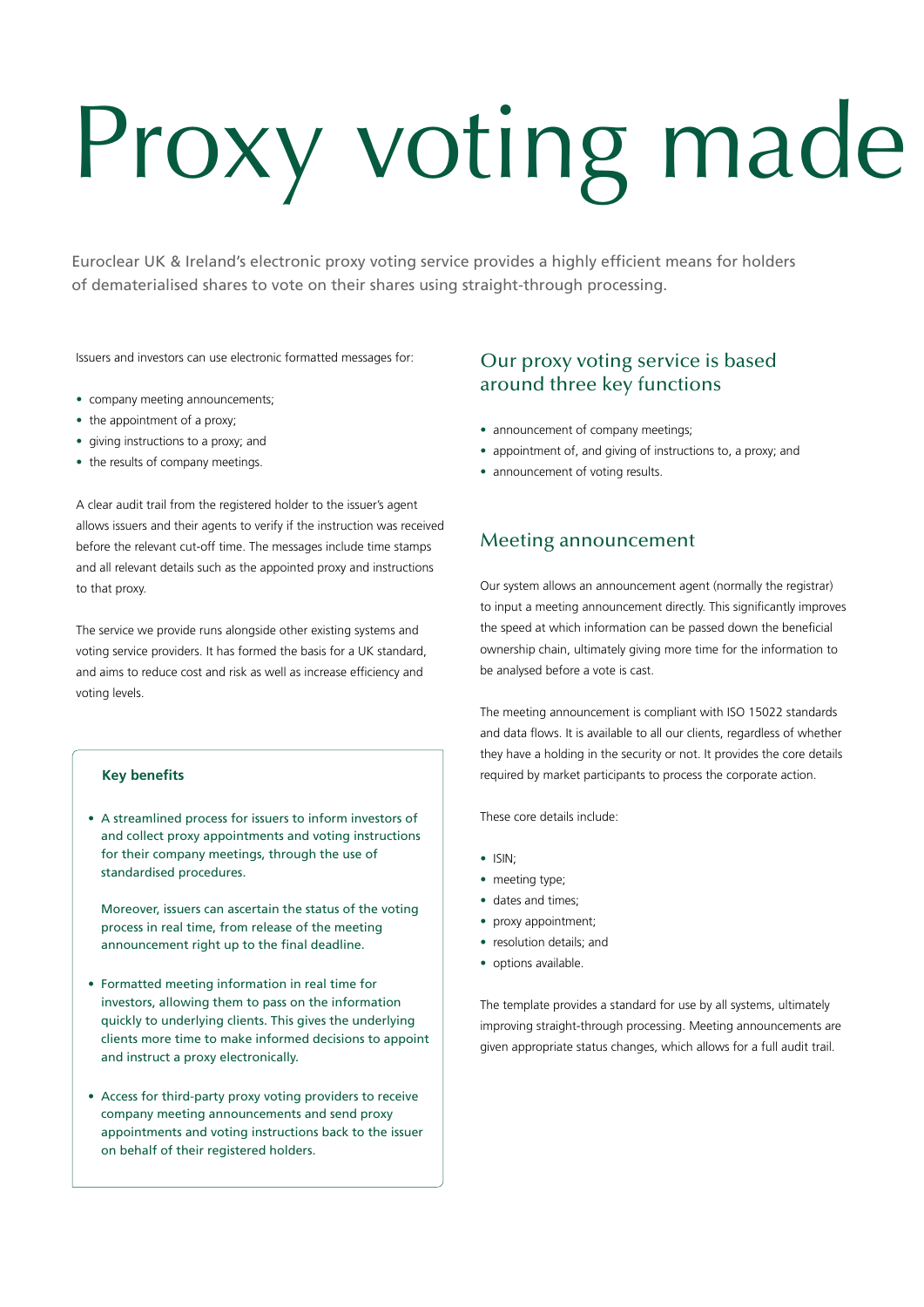# easy

# Proxy appointment instructions

A dedicated proxy appointment instruction message is the electronic equivalent of a paper proxy card. The process has been approved by the joint committee of the Law Society's Company Law Committee and the Company Law Sub-Committee of the City of London Law Society. It has the same legal status as the completion and delivery of a paper proxy card.

The proxy instruction can be input at any time from the initial input of the meeting announcement up to the close of business on the day of the meeting. The electronic message details both the appointment of a proxy and the instructions as to how the proxy should vote. The details contained within the message are concurrent with the initial announcement.

For each meeting:

- a member can input one instruction per appointed proxy, per member account;
- once a vote is cast it can be modified and cancelled:
- an investor can input the number of shares the vote is based on. It is possible either to input a specific quantity or to use a 'total holding' indicator. This balance is based on the total holding at the point the balances are drawn;
- a different number of votes can be input for each resolution; and
- each resolution can be voted on in different ways within a single message.

Our system will apply limited validation where necessary. As it is a 'facilitator' to proxy voting and not an agent for either investor or issuer, the validation it offers to the issuer's agent (the agent responsible for the collection of proxy appointments) is limited. Ultimately it is the issuer's agent that must decide on the validity in terms of timings, holdings, proxy appointment and instruction to the proxy in respect of the votes cast. The system provides the necessary audit trails to allow the issuer's agent to verify if the instruction was received before the relevant cut-off time.

#### **Voting Service Providers**

Because many institutions outsource their proxy voting to third-party providers, we offer a Voting Service Provider (VSP) participant type. A VSP only has proxy voting functionality, holding neither securities nor cash.

A VSP receives all meeting announcement notifications and any related results (if they are made available). Once a meeting has been announced (and is at a status of 'Active' within our system), a VSP is given access to the securities balances of the client for whom it has been appointed VSP.

An instruction input by a VSP on behalf of the registered securities holder has been designed in such a way that the issuer's agent will not be aware of the participant inputting the instruction. To this end it is not alerted to any VSP involvement. This eradicates the need for powers of attorney.

*Our electronic proxy voting service provides a secure, standardised and efficient system for proxy appointments and voting instructions.*